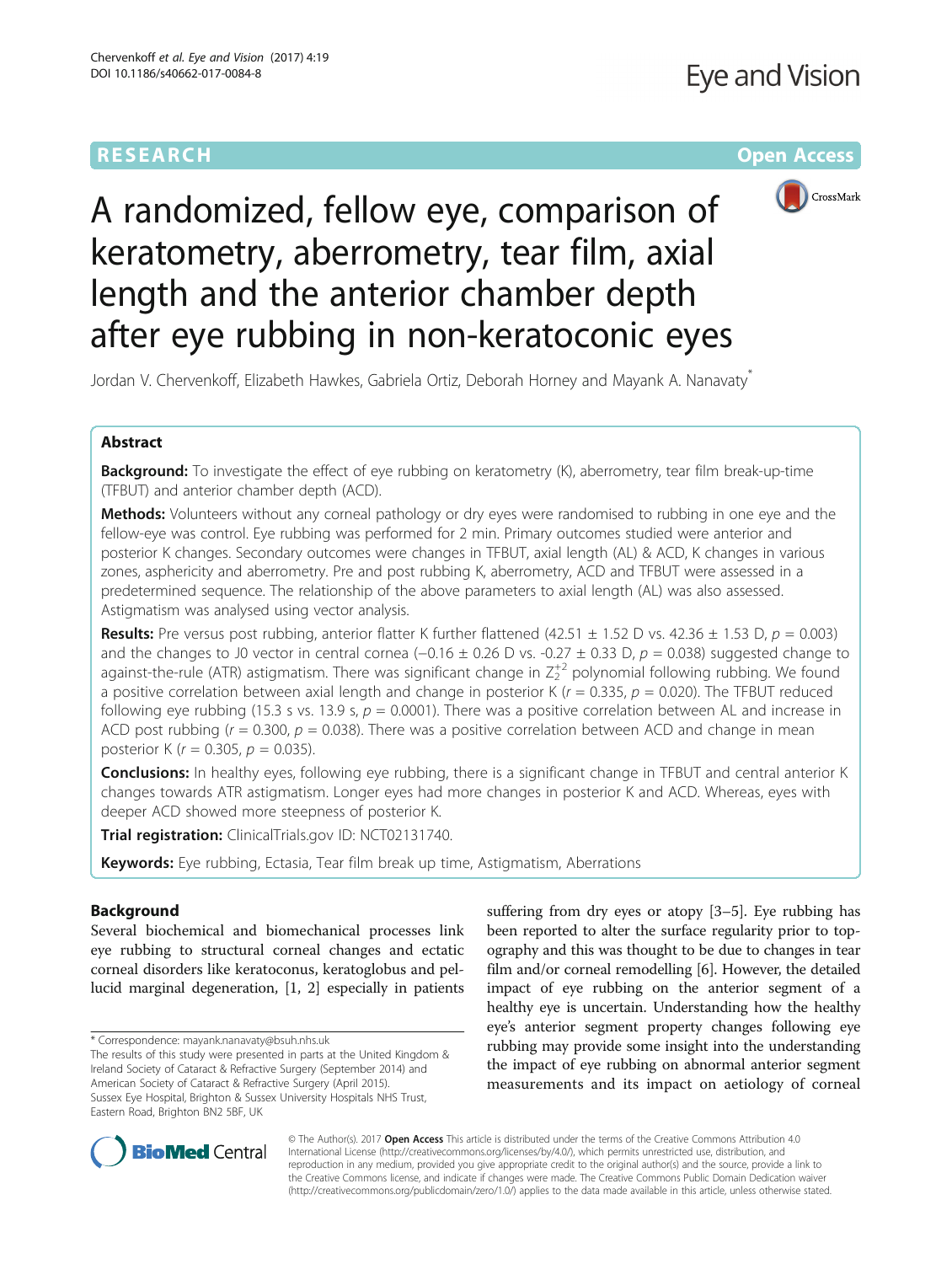and anterior segment disorders (like keratoconus) in non-healthy eyes.

We conducted a randomised, fellow eye controlled study, to investigate the changes in keratometry (K), aberrometry, tear film break-up-time (TFBUT) and anterior chamber depth (ACD) following eye rubbing in healthy volunteers. We also aimed to analyse the relationship between the above parameters with age and axial length (AL) of the eyeball.

## Methods

This prospective single-centre, randomised, fellow-eye controlled study [\(http://clinicaltrials.gov/show/NCT02131740](http://clinicaltrials.gov/show/NCT02131740)) was conducted at the Sussex Eye Hospital, Brighton & Sussex University Hospitals NHS Trust in Brighton, United Kingdom in March and April 2014. This study was approved by the National Ethics Committee and followed the tenets of the Declaration of Helsinki. Internal email advertising the recruitment for this study was sent to 3000 employees of the Brighton and Sussex University Hospitals NHS trust. The volunteers were requested to contact via email or internal phone to arrange an appointment. Prior to the study appointment, all volunteers were sent an information sheet detailing the study.

The participants were consented for taking part in this study by signing a form. Volunteers with known history of corneal ectasia (like keratoconus, etc.) and preexisting ocular abnormalities or diagnoses, concurrent use of any topical drops including lubricating eye drops, contact lens wearers, previous surgery or history of atopy or eczema were excluded. Any included volunteer who was noted to have any signs of forme-fruste keratoconus (steep posterior elevation and/or irregular bow tie pattern on axial map) on topography were not subjected to any further tests and were excluded.

An online random number generator was used to randomise the eyes of the subjects to digital rubbing in one eye (either left or right eye). Eye rubbing was performed by the same researcher (EDH) for 1 min followed by 5 s break and a further 1 min using the index finger of the right hand in a circular, clockwise motion over a closed eyelid. Volunteers were instructed to look straight ahead to maintain the primary position of gaze with the fellow eye, which was a control. The fellow eye (control) was undisturbed. A video demonstrating the rubbing methodology can be found online (Additional file [1:](#page-6-0) Video S1). A second masked observer performed all other measurements.

The subjects underwent the examinations in the following sequence for each eye:

1) Partial coherence interferometry for axial length (AL) and optical anterior chamber depth (ACD) measurement on the IOLMaster® (Zeiss Meditec, Germany).

- 2) Scheimpflug scan of the eye on the Scheimpflug tomographer (Pentacam®, Oculus, Germany).
- 3) The TFBUT assessment through the slit lamp located next to the Scheimpflug tomographer.
- 4) Whilst they were on the seat for assessment on the Scheimpflug tomographer, the eye was rubbed as per the protocol described above by the masked observer.
- 5) A repeat Scheimpflug scan was performed immediately on each eye without moving the patient from the seat.
- 6) This was immediately followed by TFBUT assessment which was performed on the slit lamp.
- 7) This was followed by a repeat measurement of AL and ACD on the IOLMaster®.

To minimise the duration between rubbing and scanning, the intervention was performed on the chair of the Scheimpflug tomographer (Pentacam, Oculus, Germany). Observers were masked and made conscious efforts to hide the identity of the rubbed and non-rubbed eye from each other. Topical anaesthetic drop was not used prior to eye rubbing as it may affect the TFBUT. Moreover, as the TFBUT was assessed, intraocular pressure measurement was not included as a study outcome measure. Only one eye was randomised and rubbed but the measurements were performed for both eyes (other eye as control).

Data on the following outcome measures were collected pre and post rubbing in experimental and control eyes (in this sequence):

## Primary outcome

Keratometric changes in anterior and posterior cornea pre and post rubbing as compared to a fellow eye as control.

### Secondary outcomes

- (1)Tear film break-up time (TFBUT): Tear film break up time was assessed using one drop of 2% Fluorescein (Fluorescein minims, Bausch and Lomb, USA) in each eye using a cobalt blue filter on the slit lamp biomicroscope.
- (2)Axial length (AL) and anterior chamber depth (ACD) were measured by partial coherence interferometry (IOLMaster®, Carl Zeiss, Germany). Correlation of AL and ACD with age, changes in anterior and posterior keratometry. AL was measured from the anterior corneal surface.
- (3)Scheimpflug Holladay equivalent keratometry (EKR) in the central (3 mm), paracentral (4-5 mm) and peripheral (6-7 mm) zones. The detailed Holladay Equivalent K report of the Pentacam machine gives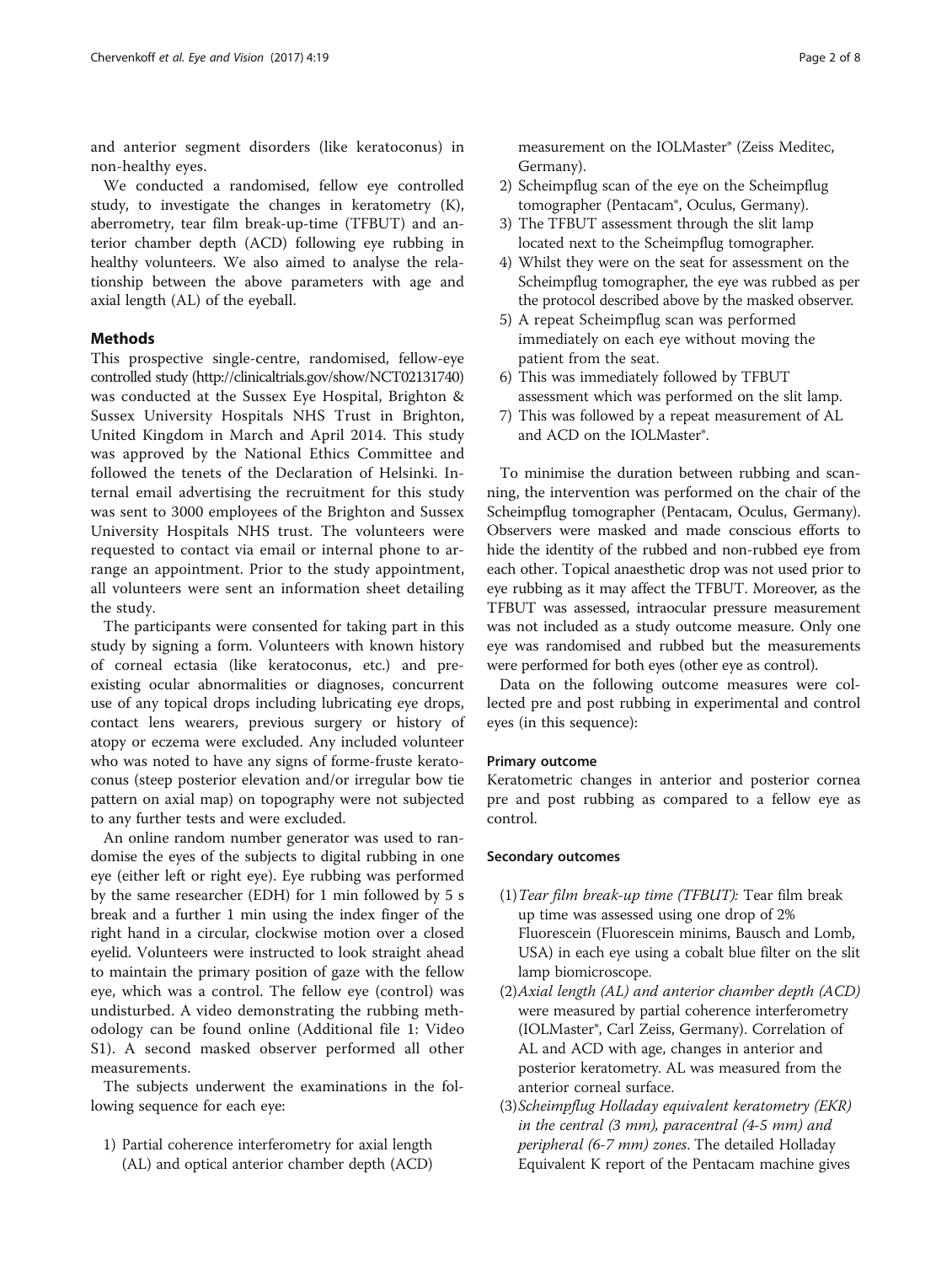equivalent keratometry at various optical scan diameters. For the purpose of this study, the keratometric values for the central (3 mm), paracentral (4-5 mm) and peripheral (6-7 mm) zones were collected.

- (4)Anterior asphericity (Qant), posterior asphericity (Qpost), pachymetry apex, minimum pachymetry and corneal volume.
- (5)Changes in corneal Zernike wave-front aberrations (WFA): Total high-order aberrations and the total low-order aberrations for the anterior, posterior and total cornea was collected on the Pentacam. The mean-root square (RMS) error up to the 4th order was recorded.

## Data analysis

All data was entered onto an Excel Spread sheet (Microsoft Office 2011, USA) and analysed using StatPlus: Mac Pro 2016 (AnalystSoft Inc., USA). Normality of the data was tested using Kolmogorov-Smirnov test. Data was analysed using paired t-tests of means comparing quantitative outcomes in experimental (rubbed) and control eyes, pre and post rubbing. Astigmatism was analysed using power vectors (J0 and J45) [[7](#page-6-0)]. The method is described elsewhere [\[7](#page-6-0)]. In this vectoral analysis, described by Thibos and Horner, [[7\]](#page-6-0) any refractive or keratometric error can be expressed as a combination of 3 orthogonal components; that is, M, J0, and J45. In common clinical terms, M is the spherical equivalent (SE) and is not relevant for the purposes of studying astigmatism. The J0 component expresses the power of a Jackson cross-cylinder with its axes at 180 degrees and 90 degrees. The J45 component expresses the power of a Jackson cross-cylinder with its axes at 45 degrees and 135 degrees (oblique astigmatism). Pearson's correlation was calculated where a correlation was assessed. P value of less than 0.05 was considered statistically significant.

## Results

The study involved 98 eyes (49 patients). The mean age was 43.3 ± 12.3 years. There were 47 Caucasians, 1 Asian and 1 Afro-Caribbean. There were 27 (55%) female and 22 (45%) males. No one was excluded. No immediate complication or unintended effects were observed in any eye during the study. No patients were referred to acute ophthalmology services due to the discovery of any new pathology (e.g., forme-fruste keratoconus, etc.).

## Primary outcome

## (a)Anterior keratometry

Pre versus post eye rubbing, the flattest anterior keratometry became significantly flatter in case eyes after

rubbing ( $p = 0.003$ ) unlike the control eyes ( $p = 0.087$ ). However, there was no significant change in the steepest anterior keratometry in experimental ( $p = 0.558$ ) and control ( $p = 0.459$ ) eyes. There was no significant change in the maximum anterior K (Kmax) in experimental  $(p = 0.223)$  and control eyes  $(p = 0.116;$  Table [1](#page-3-0)). There was a significant change in J0 ( $p = 0.003$ ) post rubbing in experimental eyes only (Table [1](#page-3-0)).

## (b)Posterior keratometry

Pre versus post rubbing, there was no significant difference in the mean flattest posterior keratometry in experimental ( $p = 0.799$ ) and in control eyes ( $p = 0.699$ ). Furthermore, the mean steepest posterior corneal keratometry was not significantly different in case ( $p = 0.324$ ) and in controls ( $p = 0.281$ ) as well. There was no significant change in the maximum posterior K (Kmax) in experimental ( $p = 0.223$ ) and control eyes ( $p = 0.116$ ; Table [1\)](#page-3-0). There was no significant difference in posterior keratometry J0 and J45 (Table [1](#page-3-0)).

## Secondary outcomes

## 1) Tear-film break-up time

Pre versus post rubbing, the TFBUT decreased from 15.3 s to 13.9 s in experimental ( $p = 0.0001$ ) eyes only, compared to 15.3 vs. 14.8 s ( $p = 0.096$ ) in controls.

## 2) Axial length (AL) and anterior chamber depth (ACD)

There was no significant difference in AL between experimental and control eyes ( $p = 0.407$ ). There was positive correlation between AL and age in experimental  $(r = 0.371; p = 0.009)$  and in control eyes  $(r = 0.366;$  $p = 0.011$ ). No correlation was found between the AL vs. the changes in mean anterior keratometry in experimental compared to control eyes. However, there was a positive correlation between the AL vs. the change in mean posterior keratometry in experimental eyes only ( $r = 0.335$ ;  $p = 0.020$ ) (i.e., if the AL was increased, the change in mean posterior K was greater).

There was no significant difference in ACD pre and post rubbing in any groups (Table [1](#page-3-0)). A positive correlation was found in experimental eyes only between the AL and increase in the ACD pre and post eye rubbing (Pearson's correlation coefficient = 0.3;  $p = 0.038$ ). However, although not statistically significant, the average ACD increased in experimental eyes (Table [1](#page-3-0)). No correlation was found between the ACD vs. the changes in mean anterior keratometry in experimental and control eyes. However, there was a positive correlation between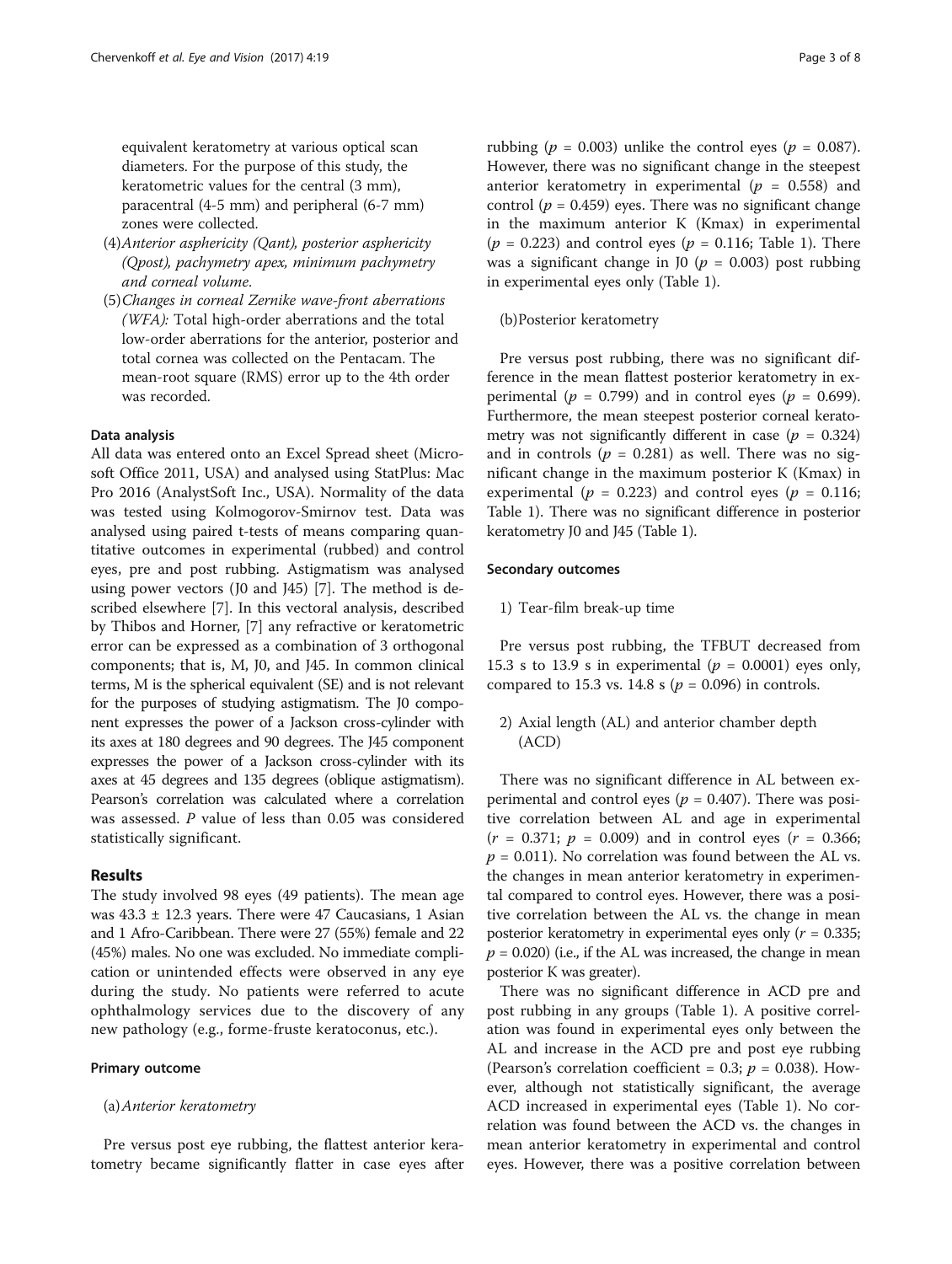<span id="page-3-0"></span>Table 1 Parameters pre vs. post rubbing in case and control eves

|                                               |           | Cases                                |                                      | $p$ -value* | Controls                             |                                      | $p$ -value* |
|-----------------------------------------------|-----------|--------------------------------------|--------------------------------------|-------------|--------------------------------------|--------------------------------------|-------------|
|                                               |           | Pre-rubbing                          | Post-rubbing                         |             | Pre-rubbing                          | Post-rubbing                         |             |
| Anterior Keratometry (D)<br>(Mean $\pm$ SD)   | Mean K1   | $42.51 \pm 1.52$<br>(38.80; 46.30)   | $42.36 \pm 1.53$<br>(38.50; 45.40)   | 0.003       | $42.51 \pm 1.49$<br>(39.00; 45.70)   | $42.60 \pm 1.48$<br>(38.90; 45.80)   | 0.087       |
|                                               | Mean K2   | $43.36 \pm 1.73$<br>(39.70; 47.80)   | $43.40 \pm 1.61$<br>(39.70; 46.80)   | 0.558       | $43.42 \pm 1.64$<br>(39.60; 46.80)   | $43.47 \pm 1.54$<br>(39.80; 46.00)   | 0.459       |
|                                               | Mean Kmax | $44.19 \pm 1.75$<br>(40.30; 47.70)   | $43.46 \pm 1.92$<br>(40.40; 50.90)   | 0.223       | $44.18 \pm 1.61$<br>(40.00; 47.40)   | $44.36 \pm 1.68$<br>(40.70; 49.40)   | 0.116       |
| Posterior Keratometry (D)<br>(Mean $\pm$ SD)  | Mean K1   | $-6.07 \pm 0.24$<br>$(-6.70; -5.60)$ | $-6.07 \pm 0.25$<br>$(-6.70; -5.60)$ | 0.799       | $-6.09 \pm 0.25$<br>$(-6.80; -5.60)$ | $-6.08 \pm 0.24$<br>$(-6.80; -5.50)$ | 0.699       |
|                                               | Mean K2   | $-6.24 \pm 0.90$<br>$(-7.10; -0.40)$ | $-6.36 \pm 0.28$<br>$(-7.00; -0.40)$ | 0.324       | $-6.38 \pm 0.29$<br>$(-7.20; -5.70)$ | $-6.11 \pm 1.82$<br>$(-7.20; 6.20)$  | 0.281       |
|                                               | Mean Kmax | $44.19 \pm 1.75$<br>(40.40: 47.70)   | $44.36 \pm 1.92$<br>(40.40; 50.90)   | 0.223       | $44.18 \pm 1.61$<br>(40.00; 47.40)   | $44.36 \pm 1.68$<br>(40.70; 49.40)   | 0.116       |
| Overall anterior corneal<br>power vectors (D) | J0        | $-0.33 \pm 0.32$                     | $-0.43 \pm 0.36$                     | 0.004       | $-0.38 \pm 0.29$                     | $-0.37 \pm 0.28$                     | 0.477       |
|                                               | J45       | $-0.02 \pm 0.19$                     | $-0.03 \pm 0.23$                     | 0.334       | $0.02 \pm 0.20$                      | $0.01 \pm 0.19$<br>$-0.13 \pm 0.07$  | 0.374       |
| Overall posterior corneal                     | J0        | $-0.13 \pm 0.06$                     | $-0.14 \pm 0.06$                     | 0.333       | $-0.14 \pm 0.06$                     |                                      | 0.521       |
| power vectors (D)                             | J45       | $-0.00 \pm 0.05$                     | $-0.00 \pm 0.05$                     | 0.654       | $0.01 \pm 0.06$                      | $0.01 \pm 0.06$                      | 0.939       |
| $ACD$ (mm) (Mean $\pm$ SD)                    |           | $2.85 \pm 0.39$<br>(2.12; 3.77)      | $2.85 \pm 0.39$<br>(2.07; 3.74)      | 0.057       | $2.85 \pm 0.39$<br>(2.10; 3.83)      | $2.85 \pm 0.39$<br>(3.84; 2.10)      | 0.601       |
| AL (mm) (Mean $\pm$ SD)                       |           | $23.71 \pm 1.05$<br>(21.26; 26.42)   | $23.73 \pm 1.11$<br>(21.54; 27.30)   | 0.124       | $23.71 \pm 1.06$<br>(21.26; 26.42)   | $23.78 \pm 1.09$<br>(21.54; 27.30)   | 0.133       |
| TBUT (sec) (Mean $\pm$ SD)                    |           | $5.31 \pm 2.58$<br>(2.00; 10.00)     | $3.92 \pm 2.32$<br>(1.00; 10.00)     | < 0.001     | $5.31 \pm 2.66$<br>(2.00; 10.00)     | $4.86 \pm 2.49$<br>(1.00; 10.00)     | 0.096       |

Abbreviations:  $D =$  Diopters;  $ACD =$  Anterior chamber depth;  $AL =$  Axial Length;  $mm =$  millimetres;  $SD =$  standard deviation  $*$  paired t test

the ACD vs. the changes in mean posterior keratometry in experimental eyes only ( $r = 0.305$ ;  $p = 0.035$ ) (i.e., if the ACD was increased, the change in mean posterior K was greater).

3) Keratometry in central, paracentral and peripheral cornea

Further analysis of keratometric vectors in the central, paracentral and peripheral cornea (Table [2](#page-4-0)) revealed significant changes in J0 in the central zones of experimental eyes with a change towards against-the-rule astigmatism ( $p = 0.038$ ) (Table [2](#page-4-0)).

## 4) Asphericity, pachymetry and corneal volume

Pre and post rubbing, anterior Q-value did not change in the experimental eyes (−0.307 ± 0.13 vs. -0.310 ± 0.12,  $p = 0.822$ ) and controls (-0.344 ± 0.13 vs. -0.318 ± 0.16,  $p = 0.112$ ). This was similar for posterior Q-value in experimental eyes (−0.382 ± 0.15 vs. -0.392 ± 0.15,  $p = 0.182$ ) and controls  $(-0.391 \pm 0.17 \text{ vs. } -0.396 \pm 0.16,$  $p = 0.606$ .

Pre and post rubbing, pachymetry did not change significantly in experimental (575.4  $\pm$  32.9 µm vs. 575.2  $\pm$  31.4 µm,  $p = 0.950$ ) and in control eyes (576.1  $\pm$  30.7 µm vs.  $574.8 \pm 33.9 \,\mu \text{m}, p = 0.606$ ).

Corneal volume did not change significantly pre and post rubbing in experimental (62.7  $\pm$  3.4 mm<sup>3</sup> vs. 62.8  $\pm$  3.9 mm<sup>3</sup>,  $p = 0.847$  and in control eyes (63.0  $\pm$  3.5 mm<sup>3</sup> vs.  $61.4 \pm 9.4$  mm<sup>3</sup>,  $p = 0.205$ ).

## 5) Corneal aberrations

Statistically significant differences before and after rubbing were found in experimental eyes for the  $Z_2^{+2}$  aberration for anterior cornea only. The average anterior corneal  $Z_2^{+2}$  RMS became more negative by 0.159  $\mu$ m post-rubbing (−0.753 μm pre vs. -0.912 μm post,  $p = 0.001$ ) resulting in an increase in the entire corneal  $Z_2^{+2}$  RMS by 0.16  $\pm$  0.52 μm (*p* = 0.003). There was no statistically significant difference in any other Zernike's coefficient for the anterior or posterior cornea (Table [3\)](#page-5-0).

## **Discussion**

While previous research has explored the structural and histological changes on a microscopic level in the cornea following eye rubbing, [[8](#page-6-0)–[14](#page-6-0)] our research focused on the link between keratometric changes, aberrometry, TFBUT and ACD occurring because of digital rubbing in healthy eyes. We found a significant change in the anterior cornea only. Anterior keratometry showed further flattening and changes to the J0 vector, suggesting a trend toward against-the-rule (ATR) astigmatism following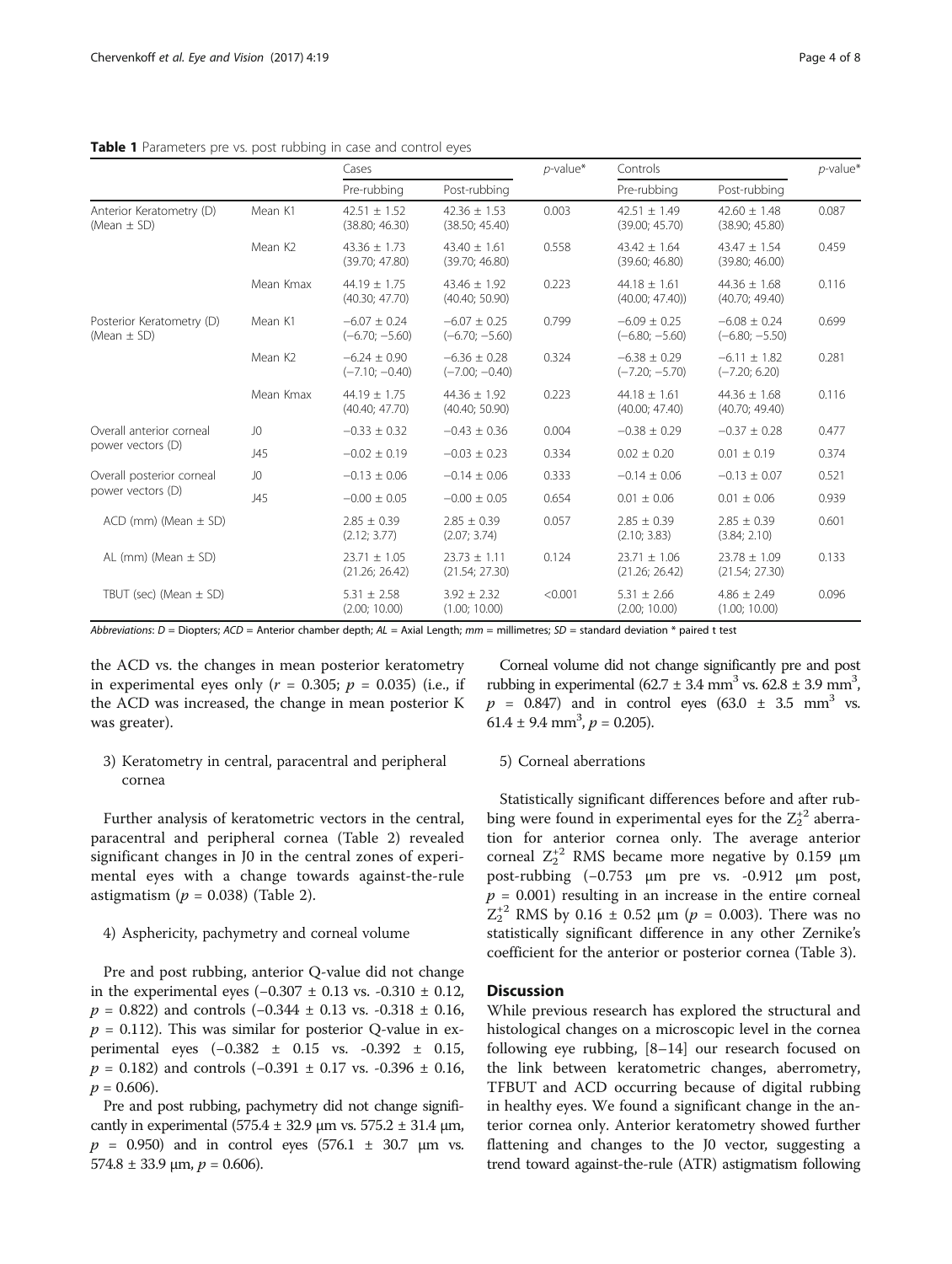|                                        | CENTRAL (1-3 mm)                             |                                                          |                                     |                                    | PARACENTRAL (4–5 mm)                |                                                                                |                                     |                                    | PERIPHERAL (6-7 mm)                                                             |                                     |                                     |                                    |
|----------------------------------------|----------------------------------------------|----------------------------------------------------------|-------------------------------------|------------------------------------|-------------------------------------|--------------------------------------------------------------------------------|-------------------------------------|------------------------------------|---------------------------------------------------------------------------------|-------------------------------------|-------------------------------------|------------------------------------|
|                                        | JASES                                        |                                                          | CONTROLS                            |                                    | CASES                               |                                                                                | CONTROLS                            |                                    | CASES                                                                           |                                     | CONTROLS                            |                                    |
|                                        |                                              |                                                          |                                     | 45                                 |                                     |                                                                                |                                     | 45                                 |                                                                                 | 145                                 |                                     | 45                                 |
| re-rubbing<br>$D \pm SD$               | Nean power $-0.16 \pm 0.26$ $-0.03 \pm 0.25$ | (4Z0 :660—) ( 440 :Z l l ―) ( LZ0 :601—l                 | $-0.18 \pm 0.25$                    | $0.02 \pm 0.21$                    | $-0.31 \pm 0.28$                    | $(-0.40; 0.56; 0.50)$ $(-1.16; 0.20)$ $(0.50; 0.56; 0.56)$<br>$-0.01 \pm 0.23$ | $(-0.92; 0.10)$<br>$-0.29 \pm 0.23$ | $0.04 \pm 0.19$                    | $(-0.28; 0.77)$ $(-1.29; 0.42)$ $(-0.69; 0.64)$ $(-1.22; 0.67)$ $(-0.27; 0.62)$ | $-0.34 \pm 0.34$ $-0.02 \pm 0.21$   | $-0.27 \pm 0.35$                    | $0.02 \pm 0.17$                    |
| lean power<br>paiddu-izc<br>$D \pm SD$ | $(-1.62; 0.16)$                              | $-0.27 \pm 0.33$ $-0.05 \pm 0.29$<br>$(-0.93; 0.41)$     | $-0.23 \pm 0.26$<br>$(-1.00; 0.29)$ | $0.01 \pm 0.23$<br>$(-0.47; 0.45)$ | $(-1.22; 0.97)$<br>$-0.32 \pm 0.38$ | $(-0.57; 0.51)$<br>$-0.02 \pm 0.23$                                            | $-0.24 \pm 0.31$<br>$(-0.88; 0.65)$ | $(-0.41; 0.47)$<br>$0.00 \pm 0.18$ | $-0.37 \pm 0.37$<br>$(-1.22; 0.47)$                                             | $(-0.52; 0.30)$<br>$-0.02 \pm 0.19$ | $-0.27 \pm 0.37$<br>$(-0.94; 0.75)$ | $(-0.41; 0.55)$<br>$0.02 \pm 0.18$ |
| $Mean power -0.11$<br>)ifference (D)   |                                              | $-0.02$                                                  | $-0.05$                             |                                    | $-0.01$                             | $-0.01$                                                                        | 0.05                                | $-0.04$                            | $-0.03$                                                                         | 0.00                                | 0.00                                | 0.00                               |
| *value*                                | 0.038                                        | 0.490                                                    | 0.333                               | 0.916                              | 0.794                               | 0.854                                                                          | 0.266                               | 0.081                              | 0.494                                                                           | 0.905                               | 0.992                               | 0.746                              |
|                                        |                                              | bbreviations: $D = Di$ opters; $SD =$ standard deviation |                                     |                                    |                                     |                                                                                |                                     |                                    |                                                                                 |                                     |                                     |                                    |

| $\frac{1}{2}$<br>I<br>J                             |  |
|-----------------------------------------------------|--|
| ֕<br>$\frac{1}{2}$                                  |  |
|                                                     |  |
| $\frac{5}{1}$                                       |  |
| icource lease and and and critical control on.<br>j |  |
|                                                     |  |
| $\frac{1}{2}$                                       |  |
| りょうせん こうこう<br>ļ<br>)<br>)<br>)                      |  |
| į<br>I                                              |  |
|                                                     |  |
|                                                     |  |

\*paired t test \*paired t test

<span id="page-4-0"></span>Chervenkoff et al. Eye and Vision (2017) 4:19 example 3 of 8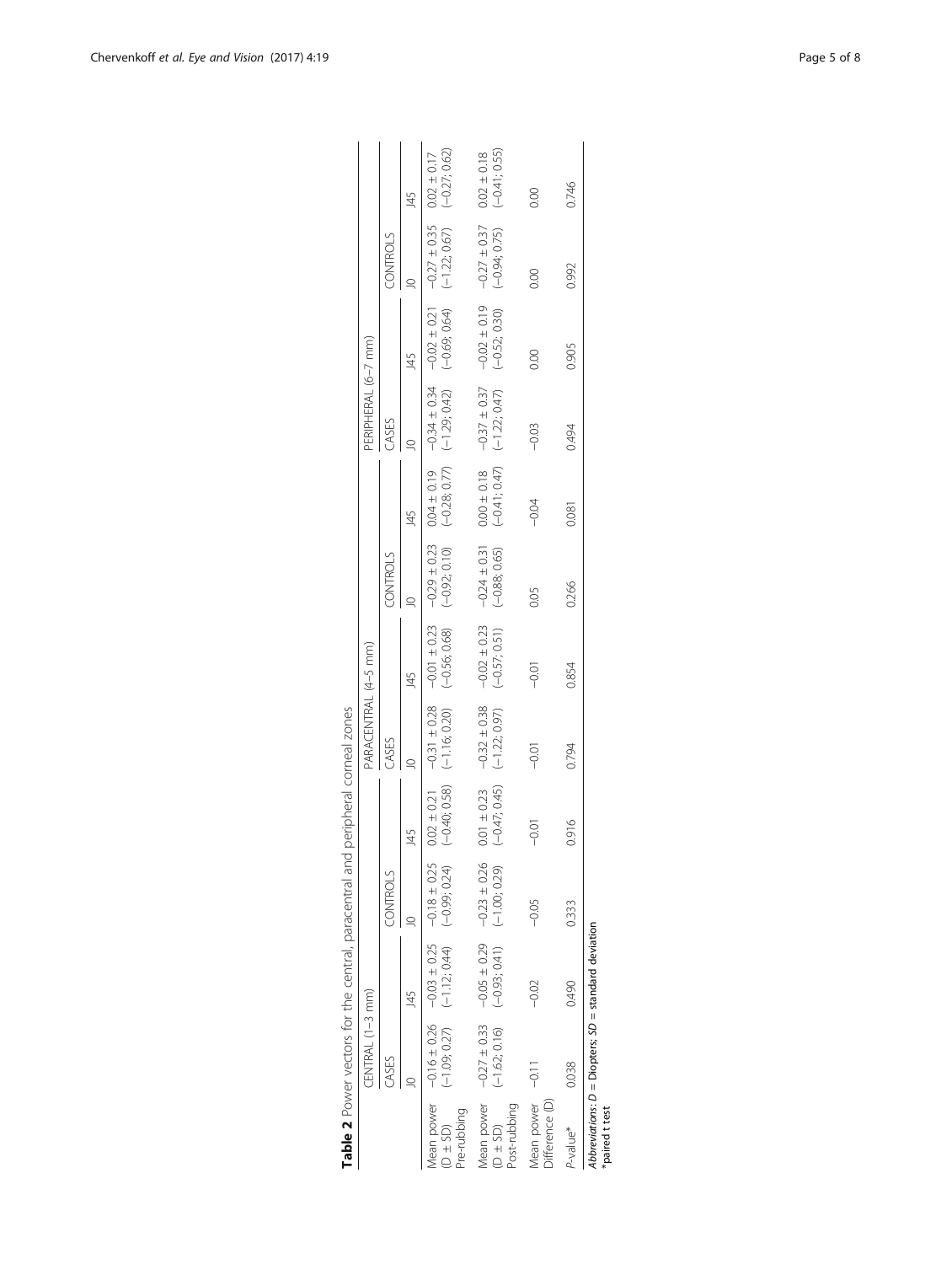<span id="page-5-0"></span>

| Table 3 Zernike's polynomials up to the 4th order in cases and controls |           |                                         |            |           |                                         |            |  |
|-------------------------------------------------------------------------|-----------|-----------------------------------------|------------|-----------|-----------------------------------------|------------|--|
| Zernike's<br>Polynomial                                                 | Cases     |                                         |            | Controls  |                                         |            |  |
|                                                                         |           | P values comparing pre vs. post rubbing |            |           | P values comparing pre vs. post rubbing |            |  |
|                                                                         | WFA front | WFA back                                | WFA cornea | WFA front | WFA back                                | WFA cornea |  |
| $Z_0^0$ (Piston)                                                        | 0.309     | 0.417                                   | 0.220      | 0.440     | 0.432                                   | 0.220      |  |
| $Z_1^1$ (Tilt (Prism))                                                  | 0.164     | 0.306                                   | 0.215      | 0.605     | 0.567                                   | 0.552      |  |
| $Z_1^{-1}$ (Tilt (Prism))                                               | 0.257     | 0.336                                   | 0.229      | 0.339     | 0.275                                   | 0.401      |  |
| $Z_2^2$ (Astigmatism)                                                   | 0.001     | 0.317                                   | 0.003      | 0.678     | 0.244                                   | 0.515      |  |
| $Z_2^0$ (Defocus)                                                       | 0.315     | 0.351                                   | 0.282      | 0.453     | 0.349                                   | 0.560      |  |
| $Z_2^{-2}$ (Astigmatism)                                                | 0.902     | 0.824                                   | 0.934      | 0.720     | 0.692                                   | 0.630      |  |
| $Z_3^3$ (Trefoil)                                                       | 0.772     | 0.238                                   | 0.973      | 0.699     | 0.653                                   | 0.586      |  |
| $Z_3^1$ (Horizontal Coma)                                               | 0.070     | 0.273                                   | 0.088      | 0.282     | 0.365                                   | 0.253      |  |
| $Z_3^{-1}$ (Vertical Coma)                                              | 0.344     | 0.166                                   | 0.308      | 0.520     | 0.641                                   | 0.496      |  |
| $Z_3^{-3}$ (Trefoil)                                                    | 0.813     | 0.909                                   | 0.857      | 0.869     | 0.566                                   | 0.754      |  |
| $Z_4^4$ (Quadrafoil)                                                    | 0.157     | 0.861                                   | 0.176      | 0.342     | 0.853                                   | 0.399      |  |

 $Z_4^2$  (Secondary Astigmatism)  $0.193$  0.404 0.226 0.257 0.132 0.357  $Z_4^0$  (Spherical aberration) and 0.230 0.071 0.191 0.716 0.845 0.689  $Z_4^{-2}$  (Secondary Astigmatism) 0.430 0.809 0.467 0.591 0.848 0.565

 $_{-4}^{4}$  (Quadrafoil)  $0.828$  0.057 0.530 0.774 0.840 0.840

 $\overline{Abbreviation: WFA = wavefront}$  aberration

Z<sup>-4</sup> (Quadrafoil)

eye rubbing. The TFBUT reduced following eye rubbing. We also found a positive correlation between AL and change in posterior keratometry. There was a positive correlation between AL and increase in ACD post rubbing.

A previous study by Mansour & Haddad explored topographic corneal changes immediately and 5 min after eye rubbing for 1 min [\[10](#page-6-0)]. They measured a statistically significant increase in the induced astigmatism up to 0.74 D ( $p = 0.04$ ) post 1 min rubbing. A significant increase was noted in the surface regularity and surface asymmetry indices as well. However, astigmatic vectors were not assessed in their study and the duration of assessments were different too. In our study, vector analysis showed negative changes in the J0 component in the anterior and, to a lesser extent, the posterior cornea of rubbed eyes, demonstrating a tendency towards against-the-rule (ATR) astigmatism after rubbing. The increase in the ATR astigmatism was statistically significant in the central zone of the anterior cornea only. This finding is interesting as there is enough evidence now that keratoconic patients manifest ATR myopic astigmatism at presentation, which later becomes irregular astigmatism [\[15](#page-6-0)]. We hypothesise this change in astigmatism was caused by structural changes in the central cornea. There is some evidence that eye rubbing is likely to lead to transient keratometric changes in the central zone first where the cornea is thinnest [[9, 11](#page-6-0)]. It is also known that the rubbing induces transient thinning of the central and mid-peripheral epithelium, which returned to baseline thickness in 15 to 45 min (quicker recovery centrally) [\[12](#page-6-0)]. The thinner cornea is less resistant to intraocular pressure forces in the anterior chamber, which explains the increase in the ACD we detected (Table 3). Keratometric changes in the peripheral cornea might occur later in the pathological process after prolonged eye rubbing, likely due to the increased thickness peripherally compared to the central zone.

We did not find any significant changes in posterior corneal keratometry. Although posterior elevation is considered a significant differentiating factor between normal and keratoconic eyes, its reliability to detect subclinical ectasia is low [[16](#page-6-0)]. From the findings of our study, we can postulate that it is possible that the changes in the anterior corneal curvature precede the changes in posterior corneal curvature after eye rubbing. Again, this can be multifactorial, as on further assessment of relationship of AL and ACD to the study parameters, we found some correlation between the AL and ACD vs. mean change in posterior keratometry, suggesting that longer eye and eyes with deeper ACD may have more changes in posterior keratometery after eye rubbing. This needs to be researched in future with controlled studies.

Statistically significant changes in corneal wavefront aberrations were observed in the anterior corneal astigmatism  $(Z_2^{+2})$  and the total corneal wavefront aberrations (Table 3). Our results showed that lower order aberrations changed significantly in the anterior cornea. However, there was minimal and non-statistically significant change in lower order aberration in the posterior cornea. The changes observed in the J0 astigmatism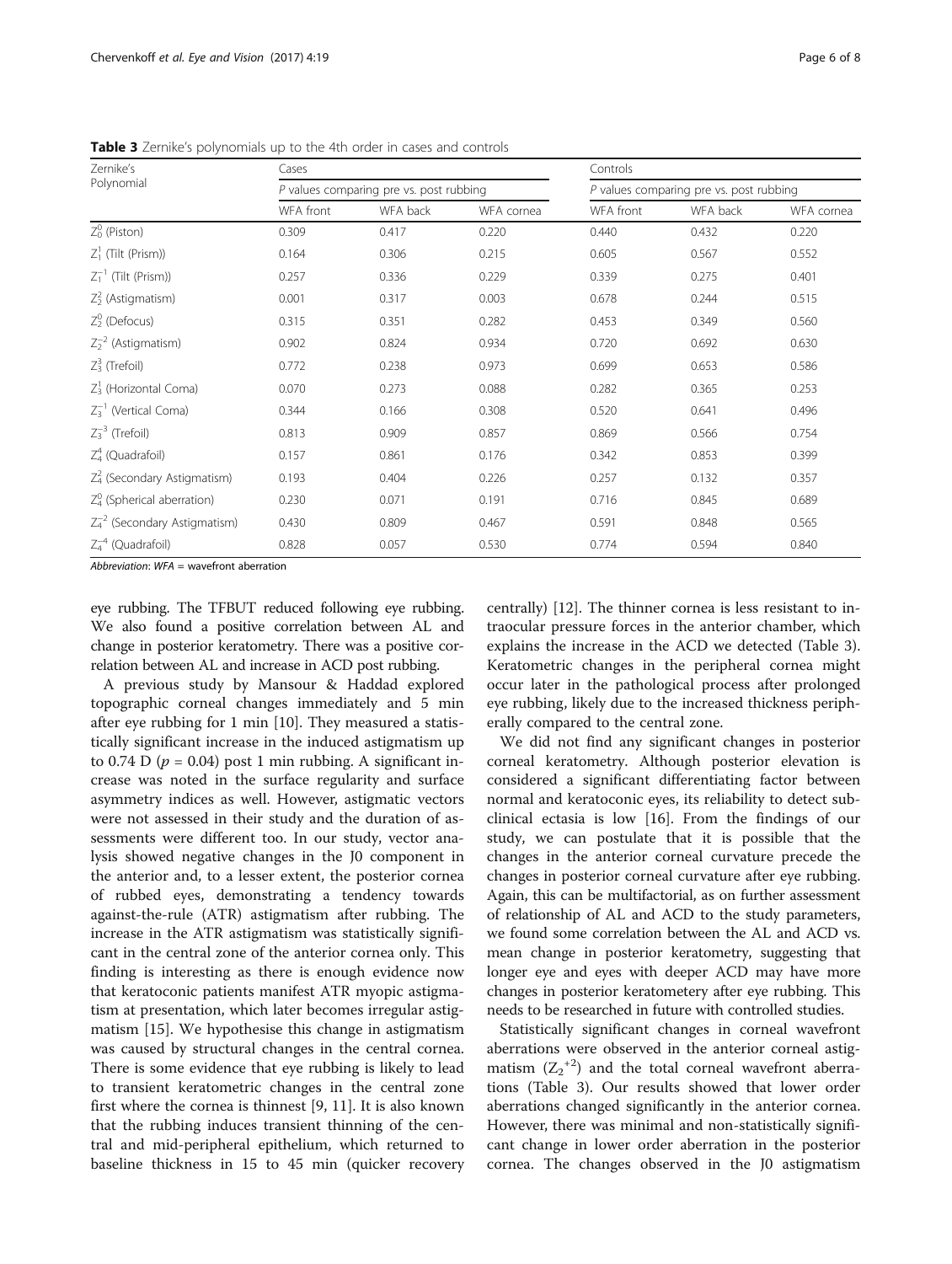<span id="page-6-0"></span>vector may have some bearing with the above findings in aberrations. A plausible reason for these changes could be change in the tear film or due to transient corneal epithelial remodelling following rubbing. Like Osuagwa and Alanazi [17], we did not find any difference in pachymetry of the corneal apex after eye rubbing in healthy volunteers, so epithelial remodelling seems to be a less plausible aetiology of our findings. Again, our study did not include specific tests to look solely at the epithelial thickness pre and post rubbing.

Previous research suggested no change in TFBUT following eye rubbing in healthy eyes [\[18](#page-7-0)]. However, we found a statistically significant decrease of 1.4 s in the TFBUT parameter following rubbing. This could be due to rubbing-associated irritation of the meibomian glands or distortion of the ducts leading to a disruption of the outermost lipid layer allowing for quicker evaporation of the aqueous component [[19\]](#page-7-0). A similar study on rats by Greiner et al. [[20\]](#page-7-0) using digital eye rubbing with pressure for 5 min also suggested that the changes start in the conjunctival epithelium within seconds, which leads to a rapid inflammatory cascade. Due to this reason, we agreed and decided on fixing the duration of eye rubbing to 1 min with a 5-s break followed by an additional minute of eye rubbing.

The strength of this study is that it was a prospective, randomised, fellow eye controlled study of healthy volunteers, the same observer rubbed all the eyes, a masked observer performed all measurements and the rubbing was done in primary straight position of the eyeball under the closed eyelids. Another strength of our study is that it looked at multiple outcomes giving a wider and real picture of the immediate changes. Due to many outcome measures assessed in healthy volunteers in this study, it was not possible to repeat all these measurements at frequent time intervals post rubbing and perhaps this may be the limitation of this study. We did not include IOP as our outcome measure as applanation tonometry may lead to surface irregularity, which may affect TFBUT and Schiempflug scanning. We standardized the rubbing technique in this study and had a single observer rub the eyes, but the severity of the eye rubbing may have varying changes on the study parameters. Moreover, we cannot rule out the theoretical possibility of fluorescein tear film disturbance when it is instilled prior to TFBUT measurements.

## Conclusions

In summary, eye rubbing of healthy eyes induces a significant change in astigmatism and tear film behaviour. There were significant changes in ATR astigmatism in the central cornea following eye rubbing. Axial myopia (increased AL) was associated with more change in posterior K and

deeper ACD post eye rubbing. Whereas, eyes with deeper ACD showed more changes in posterior K.

## Additional file

[Additional file 1: Video S1.](dx.doi.org/10.1186/s40662-017-0084-8) On the method of eye rubbing used in this study. (MP4 1405 kb)

#### Sources of support

The material in this article is original research, has not been previously published and has not been submitted for publication elsewhere while under consideration.

#### Authors' contributions

JVC: Design, data analysis, interpretation, manuscript drafting, final approval. EH: Data collection, interpretation and final approval. GO: Data collection, interpretation and final approval. DH: Data management, collection, interpretation, analysis, manuscript drafting and approval. MN: Concept, design, data analysis, interpretation, manuscript drafting and final approval. All authors approved the final submission of this manuscript.

#### Competing interests

The authors declare that they have no competing interests.

## Received: 23 April 2017 Accepted: 1 August 2017 Published online: 14 August 2017

#### References

- 1. Zadnik K, Barr JT, Edrington TB, Everett DF, Jameson M, McMahon TT, et al. Baseline findings in the collaborative longitudinal evaluation of Keratoconus (CLEK) study. Invest Ophthalmol Vis Sci. 1998;39(13):2537–46.
- 2. Hawkes E, Nanavaty MA. Eye rubbing and Keratoconus: a literature review. Int J Kerat Ect Cor Dis. 2014;3:118–21.
- 3. Bawazeer AM, Hodge WG, Lorimer B. Atopy and keratoconus: a multivariate analysis. Br J Ophthalmol. 2000;84:834–6.
- 4. Galvis V, Sherwin T, Tello A, Merayo J, Barrera R, Acera A. Keratoconus: an inflammatory disorder? Eye (Lond). 2015;29:843–59.
- 5. McMonnies CW, Boneham GC. Keratoconus, allergy, itch, eye-rubbing and hand-dominance. Clin Exp Optom. 2003;86(6):376–84.
- 6. Mansour AM, Haddad RS. Corneal topography after ocular rubbing. Cornea. 2002;21(8):756–8.
- 7. Thibos LN, Horner D. Power vector analysis of the optical outcome of refractive surgery. J Cataract Refract Surg. 2001;27(1):80–5.
- 8. Kaldawy RM, Wagner J, Ching S, Seigel GM. Evidence of apoptotic cell death in keratoconus. Cornea. 2002;21(2):206–9.
- 9. Krachmer JH, Feder RS, Belin MW. Keratoconus and related noninflammatory corneal thinning disorders. Surv Ophthalmol. 1984;28(4):293–322.
- 10. Mansour AM. Epithelial corneal oedema treated with honey. Clin Exp Ophthalmol. 2002;30(2):149–50.
- 11. McMonnies CW. Mechanisms of rubbing-related corneal trauma in keratoconus. Cornea. 2009;28(6):607–15.
- 12. McMonnies CW, Alharbi A, Boneham GC. Epithelial responses to rubbing-related mechanical forces. Cornea. 2010;29(11):1223–31.
- 13. Meek KM, Tuft SJ, Huang Y, Gill PS, Hayes S, Newton RH, et al. Changes in collagen orientation and distribution in keratoconus corneas. Invest Ophthalmol Vis Sci. 2005;46(6):1948–56.
- 14. Sherwin T, Brookes NH. Morphological changes in keratoconus: pathology or pathogenesis. Clin Exp Ophthalmol. 2004;32(2):211–7.
- 15. Holladay JT. Keratoconus detection using corneal topography. J Refract Surg. 2009;25(10 Suppl):S958–62.
- 16. de Sanctis U, Loiacono C, Richiardi L, Turco D, Mutani B, Grignolo FM. Sensitivity and specificity of posterior corneal elevation measured by Pentacam in discriminating keratoconus/subclinical keratoconus. Ophthalmology. 2008;115(9):1534–9.
- 17. Osuagwu UL, Alanazi SA. Eye rubbing-induced changes in intraocular pressure and corneal thickness measured at five locations, in subjects with ocular allergy. Int J Ophthalmol. 2015;8(1):81–8.